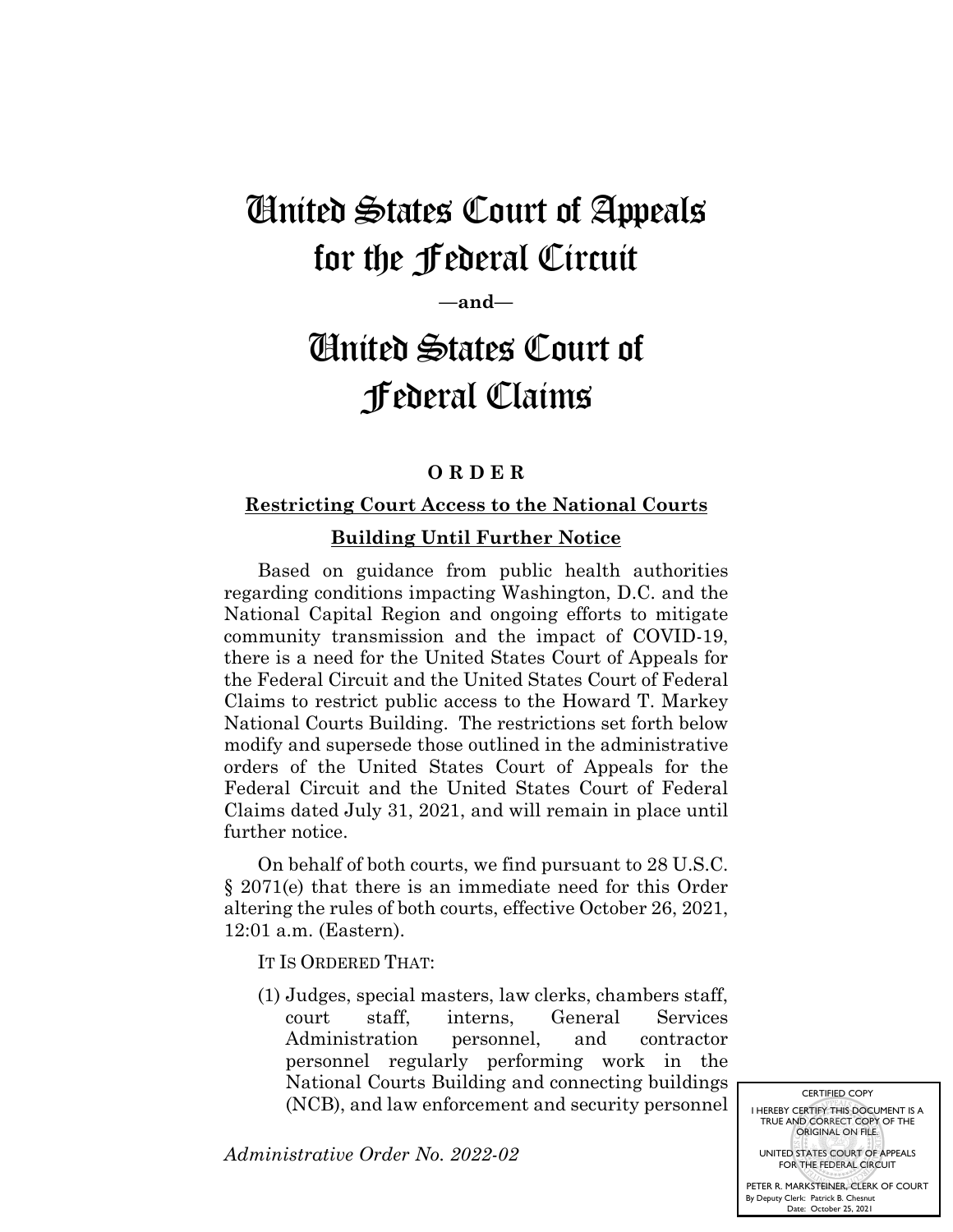and contractors assigned to the NCB will be admitted to the NCB upon the presentation of appropriate identifying credentials.

- (2) Litigants, witnesses, and any other parties who will be physically present in the NCB because of their participation in a scheduled hearing that day will be admitted to the NCB upon the presentation of appropriate identifying credentials.
- (3) All others will be granted access to the NCB on a case-by-case basis by the Chief Judge of whichever court is appropriate under the circumstances, or her designee.
- (4) Requests for access must be submitted in writing, ideally via email, no later than 24 hours in advance, to the Circuit Executive and Clerk of Court of the United States Court of Appeals for the Federal Circuit or to the Clerk of Court of the United States Court of Federal Claims, whichever court is appropriate under the circumstances.
- (5) The following rules apply to all individuals entering the NCB for any purpose:
	- a. All individuals, regardless of their vaccination status must wear masks in all public areas of the National Courts Building and connecting buildings.
	- b. Fully vaccinated individuals may forego physical distancing requirements. Unvaccinated individuals must continue to observe physical distancing requirements. (Individuals are considered "fully vaccinated" for COVID-19 two weeks after receiving their second dose in a two-dose series vaccine or two weeks after receiving a single dose vaccine.)
	- c. Maximum capacity in the elevators located in the public lobby will be limited to no more than four riders at a time. Maximum capacity in the private judges and staff elevators will be limited to no more than two riders at a time.